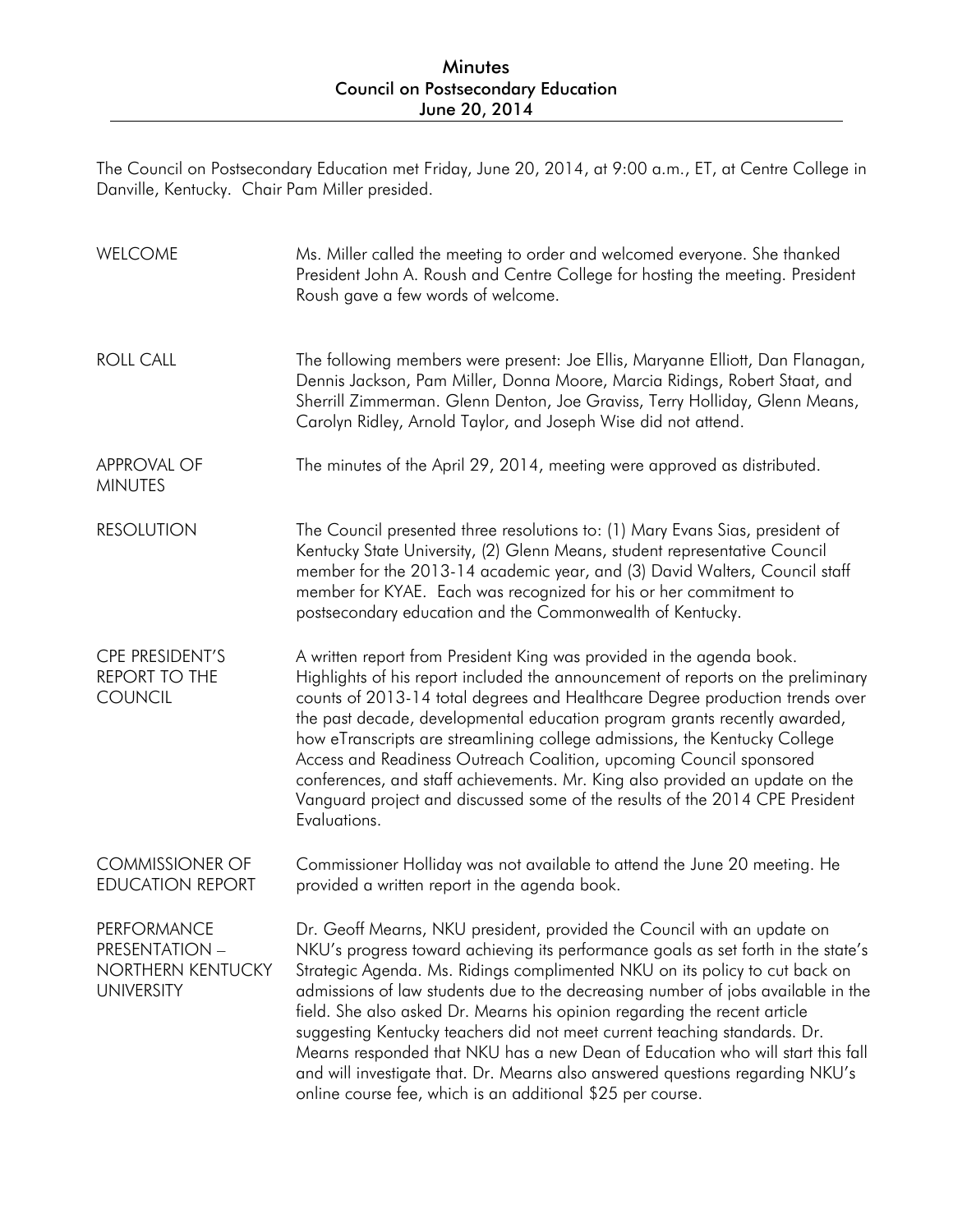| PERFORMANCE<br>PRESENTATION -<br><b>ASSOCIATION OF</b><br><b>KENTUCKY COLLEGES</b><br>AND UNIVERSITIES | Dr. Gary Cox, AIKCU president, and Mr. Mason Dyer, vice president for external<br>relations and information, provided the Council with an update on AIKCU's<br>progress toward achieving its performance goals as set forth in the state's<br>Strategic Agenda. Dr. Cox also made a few comments regarding Georgetown<br>College's current financial position. After the presentation, Mr. King commented<br>that AIKCU graduates collectively make up about twenty percent of Kentucky<br>postsecondary students. He encouraged the Council members to support AIKCU<br>in their endeavors.                                                                                                                                                                                                                                                                                                                                                                                                                                                                                                                                                                                                                                                                                   |
|--------------------------------------------------------------------------------------------------------|--------------------------------------------------------------------------------------------------------------------------------------------------------------------------------------------------------------------------------------------------------------------------------------------------------------------------------------------------------------------------------------------------------------------------------------------------------------------------------------------------------------------------------------------------------------------------------------------------------------------------------------------------------------------------------------------------------------------------------------------------------------------------------------------------------------------------------------------------------------------------------------------------------------------------------------------------------------------------------------------------------------------------------------------------------------------------------------------------------------------------------------------------------------------------------------------------------------------------------------------------------------------------------|
| REMARKS FROM KHEAA<br>AND EPSB                                                                         | Carl Rollins, executive director Kentucky Higher Education Assistance Authority<br>and the Kentucky Higher Education Student Loan Corporation, provided an<br>update on Kentucky's student aid programs By statute, the student aid programs<br>are to receive all of the lottery revenue but three million which goes to a literacy<br>program at the University of Kentucky. Since 2009, the General Assembly has<br>fully-funded the KEES scholarship program, but there have been cuts in the two<br>needs-based programs: the College Access Program (CAP) for Kentucky's lowest<br>income students, and the Kentucky Tuition Grant (KTG) for low income students<br>attending private institutions in Kentucky. If KHEAA had received all of the lottery<br>funds as required by in statute, 20,000 more students in the first year of the<br>biennium would have received CAP and KTG awards, and 25,000 students<br>would have received those funds in the second year of the biennium. KHEAA has<br>made it part of their legislative agenda to restore the full funding amounts that<br>were cut. Ms. Zimmerman asked how the Council can help, and Mr. Rollins<br>suggested speaking to their legislators to help promote the necessity of those<br>grant programs. |
|                                                                                                        | Robert Brown, executive director of Kentucky Educational Professional Standards<br>Board (EPSB), discussed the recently released National Council on Teacher<br>Quality report. EPSB has increased teacher admission requirements, and is<br>working towards increasing educator preparations over all with the assistance<br>and collaboration of the Kentucky Board of Education, the Council on<br>Postsecondary Education, and other primary stakeholders.                                                                                                                                                                                                                                                                                                                                                                                                                                                                                                                                                                                                                                                                                                                                                                                                                 |
| <b>ACTION: 2014-15</b><br><b>TUITION AND</b><br><b>MANDATORY FEE</b><br><b>PROPOSALS</b>               | Dr. Bill Payne, CPE's associate vice president for budget and finance, and Mr.<br>Scott Boelscher, CPE's senior associate for budget and finance, discussed the<br>2014-16 tuition and mandatory fee recommendations, which were presented<br>and approved at the April 29, 2014, meeting:                                                                                                                                                                                                                                                                                                                                                                                                                                                                                                                                                                                                                                                                                                                                                                                                                                                                                                                                                                                     |
|                                                                                                        | For the research and comprehensive universities, the Council approved<br>$\bullet$<br>resident, undergraduate tuition and mandatory fee ceilings for academic<br>years 2014-15 and 2015-16 not exceed 5 percent in any one year and<br>not exceed 8 percent over two years. (The actual 2015-16 ceiling may<br>slightly exceed 8% above the 2013-14 base rates due to the effect of<br>compounding.)                                                                                                                                                                                                                                                                                                                                                                                                                                                                                                                                                                                                                                                                                                                                                                                                                                                                           |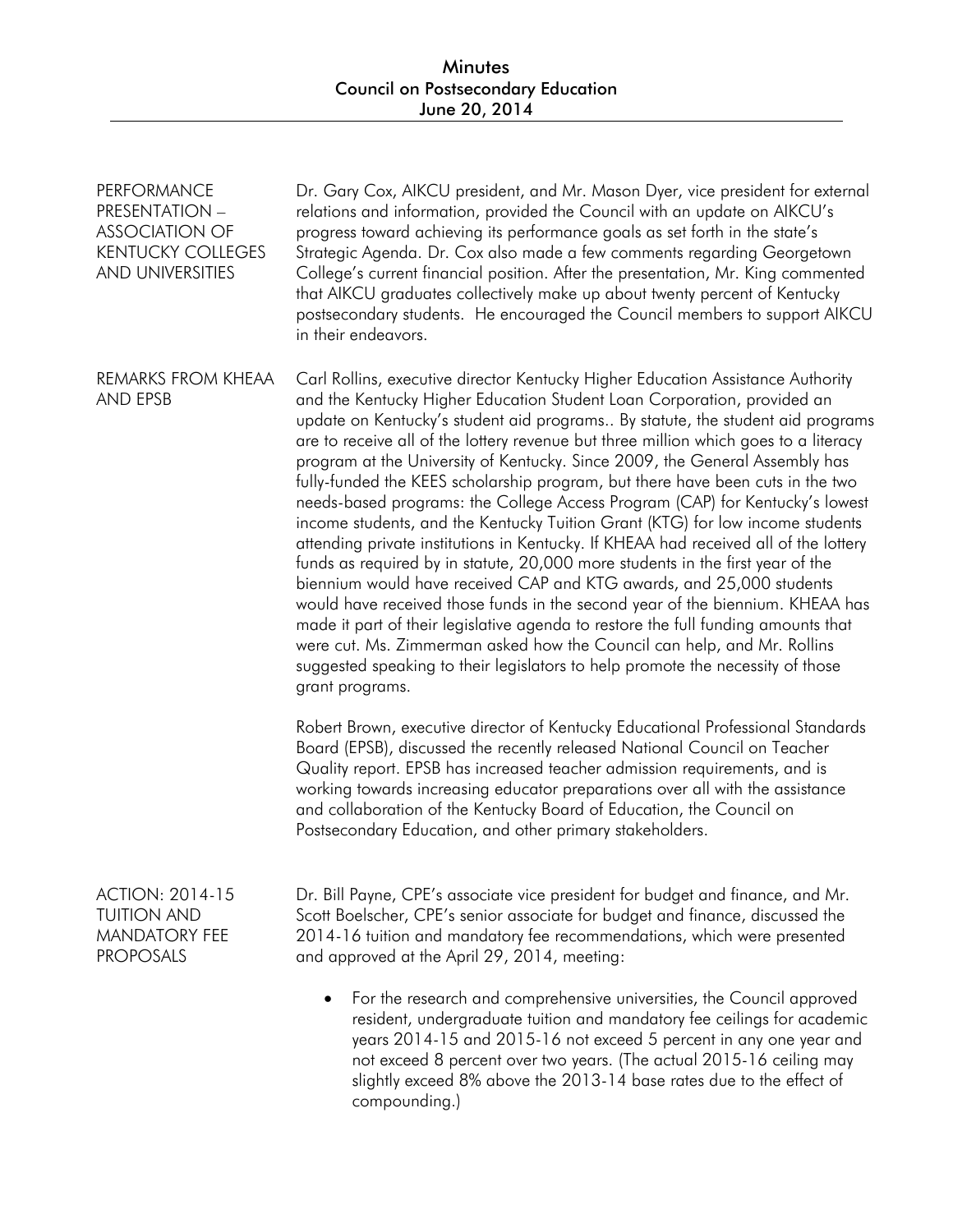- For KCTCS institutions, the Council approved resident, undergraduate tuition and mandatory fee ceilings of no more than \$147.00 per credit hour in academic year 2014-15 and no more than \$150.00 per credit hour in academic year 2015-16, which equates to a three dollar per credit hour increase each year.
- The Council stipulated they can revisit the academic year 2015-16 ceilings should there be a change in net General Fund appropriations to the institutions.
- The Council also voted to maintain the current floor for nonresident, undergraduate tuition and mandatory fees of two times the resident, undergraduate rate. The campuses are to submit for Council approval market competitive resident and nonresident tuition and mandatory fee rates for graduate and online courses.

Based on those approved recommendations, institutions submitted their 2014-15 tuition and mandatory fee proposals to the Council for approval.

Seven universities (KSU, MOSU, MuSU, NKU, UK, UofL, and WKU) requested approval of tuition and fee charges for the upcoming academic year only. Those institutions will bring their 2015-16 rates for Council approval at a later meeting, but no later than the February 2015 Council meeting. All of the universities have proposed resident undergraduate tuition and fee rates that are at or below the approved 5 percent ceiling.

KSU proposed to transition to a flat-rate pricing structure in 2014-15 that will allow one price for students taking between 12 and 18 credit hours. If approved by the Council, the resident undergraduate rate for KSU students taking 15 hours per semester would decrease by 0.7% between academic years 2013-14 and 2014-15. However, the enrollment weighted average increase for all KSU undergraduates (including full-time and part-time students) will be 5 percent from academic year 2013-14 to 2014-15. This complies with the Council's 5 percent ceiling.

NKU and WKU requested exceptions to the nonresident rate floor of 2 times the resident undergraduate rate. The requested exceptions were in-line with those requested by the institutions and approved by the Council in the prior academic year.

CPE staff recommended that the Council approve the tuition and mandatory fee rates as recommended.

MOTION: Mr. Flanagan moved that the Council approve the recommendations as presented. Ms. Zimmerman seconded the motion.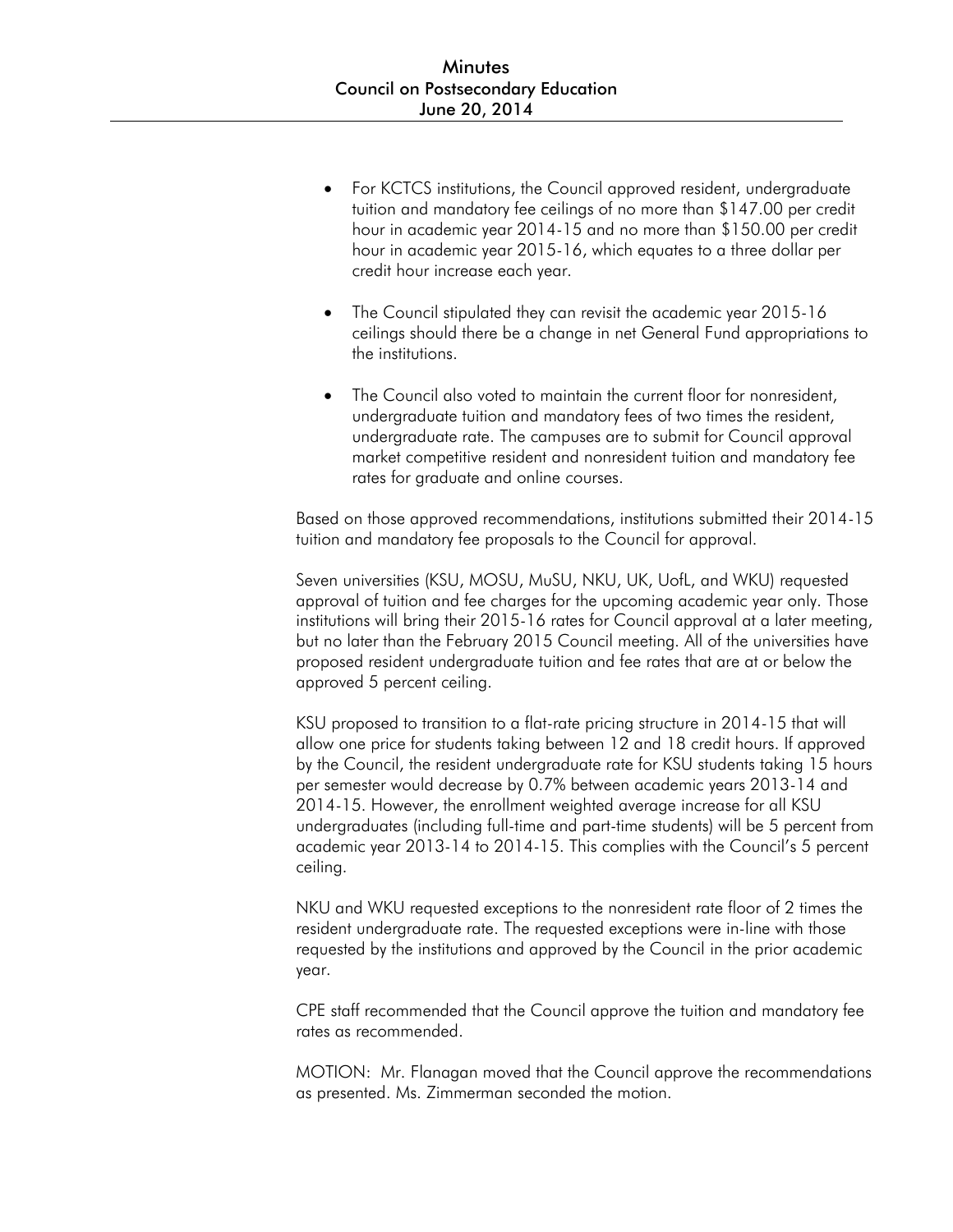VOTE: The motion passed.

Eastern Kentucky University requested approval of proposed 2014-15 tuition and fee rates and approval of 2015-16 resident undergraduate tuition charges. EKU will bring their remaining 2015-16 rates for Council approval at a later meeting, but no later than the February 2015 Council meeting. EKU requested an exception to the Council's 5 percent ceiling for their 2014-15 full-time, resident undergraduate tuition and fee rate, which was a 5.1% increase in 2014-15. This would allow EKU to continue their long-standing practice of charging a full-time resident undergraduate rate that is evenly divisible by 24 credit hours. EKU requested a 2.7% increase in 2015-16 for their full-time, resident undergraduate fees. Thus, the combined two year increase will total 7.96%, which is below the two-year 8% cap approved by the Council. EKU also requested an exception to the nonresident rate floor of 2 times the resident undergraduate rate. This exception was in-line with the exception requested by EKU and approved by the Council in the prior academic year.

CPE staff recommended that the Council approve the 2014-15 and 2015-16 tuition and mandatory fee rates as recommended.

MOTION: Ms. Moore moved that the Council approve the Council's recommendations as presented. Dr. Staat seconded the motion.

VOTE: The motion passed.

KCTCS requested approval of their proposed 2014-15 and 2015-16 tuition and fee rates. The proposed resident rates complied with the Council's approved ceiling. KCTCS requested resident tuition increases of \$3 per credit hour (\$147, 2.1%) in 2014-15 and an additional \$3 per credit hour (\$150, 2.0%) in 2015- 16. The increases are in-line with the Council approved ceilings. The proposed rates do not include a new KCTCS Agency Bond Fee (i.e., \$4 per credit hour in 2014-15 and \$8 per credit hour in 2015-16).

CPE staff recommended that the Council approve the tuition and mandatory fee rates as recommended.

MOTION: Ms. Zimmerman moved that the Council approve the Council's recommendations as presented. Ms. Ridings seconded the motion.

VOTE: The motion passed.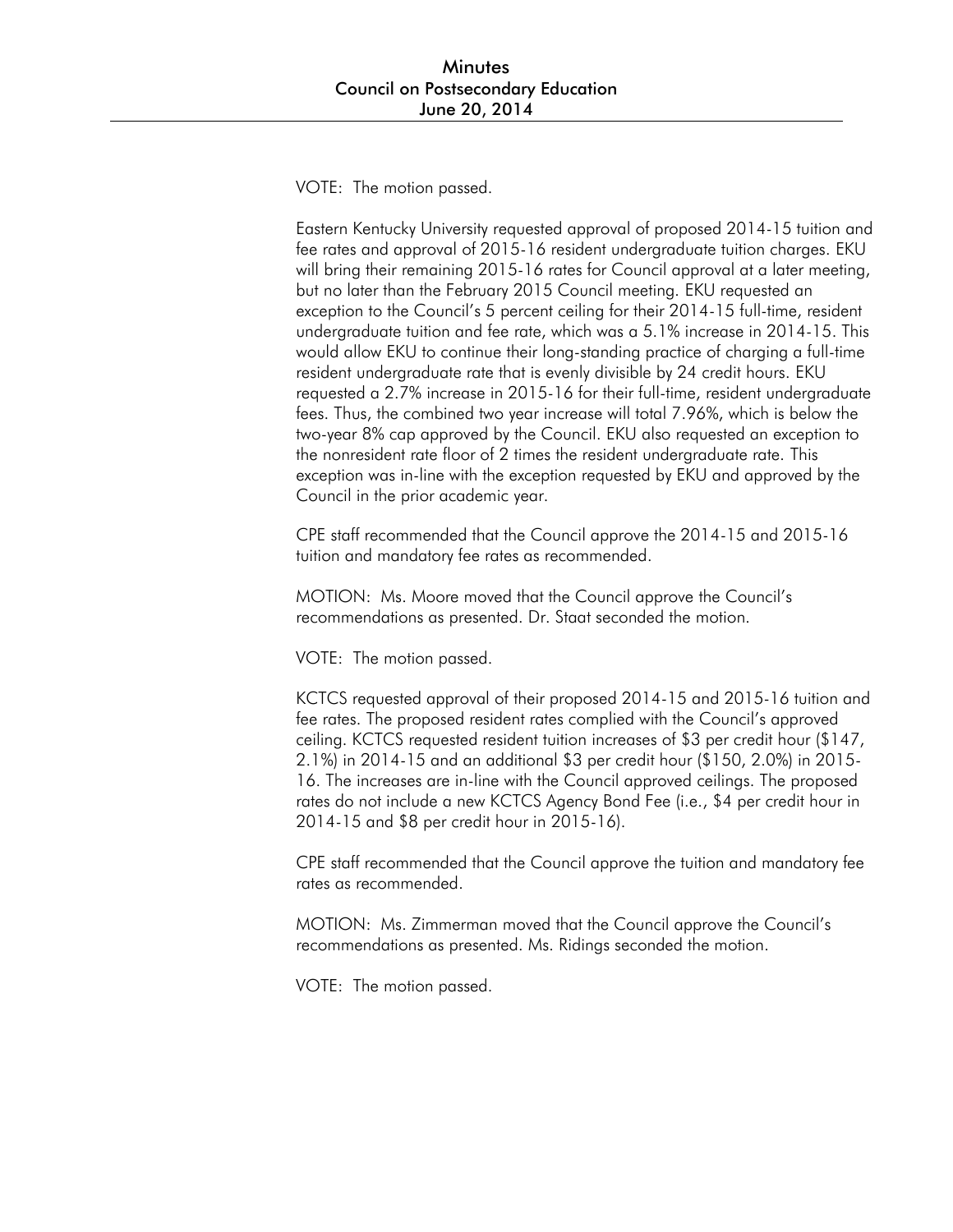UNIVERSITY OF KENTUCKY CENTER OF APPLIED ENERGY RESEARCH (CAER) SLIPSTREAM CAPITAL PROJECT

Mr. Sherron Jackson, CPE's senior policy advisor of finance, and Mr. Shaun McKiernan, CPE's senior associate of budget and finance, presented the staff recommendation that the Council approve a request by the University of Kentucky to authorize the CAER Slipstream Capital Project, a federally funding research capital project, with a project scope of \$1,600,000. The University of Kentucky's CAER Slipstream project requires interim action, because the need for new construction and equipment and the funds to complete the project did not emerge until after the 2014-16 biennial budget was enacted. Authorization is needed to allow the university to properly design the project, complete the project bid process, award a contract, and complete the work. The university confirms that federal funds are available for project implementation. The project will be implemented under the prevailing wage law. The project meets the requirement of KRS 45.760(7) in that the source of funds for the project is at least 50 percent federal or private. The university does not anticipate debt financing any portion of the project; therefore, the provisions of KRS 45.763 do not apply. The University of Kentucky's Office of the Vice President for Facilities Management will implement the project.

MOTION: Dr. Ellis moved that the University of Kentucky CAER Slipstream Capital Project be approved as presented. Ms. Zimmerman seconded the motion.

VOTE: The motion passed.

### KENTUCKY TUITION **RECIPROCITY** AGREEMENTS

Mr. Bill Payne and Mr. Shaun McKiernan presented the staff recommendation that the Council approve a new tuition reciprocity agreement with Tennessee, and changes to the agreement with Ohio. Tuition reciprocity agreements are arrangements between two or more states where citizens of a defined region in one state (e.g., Kentucky), usually in counties located close to a neighboring state's border, can enroll at identified institutions in another state for a reduced tuition charge, typically the resident tuition and fee rate charged by those institutions, in exchange for like treatment of out-of-state students attending an in-state (e.g., Kentucky) institution.

Last June, the Council approved a six-year reciprocity agreement with Tennessee, but in the days following that action, coordinating board officials in Tennessee decided they wanted a shorter-term contract, exercised an opt-out clause, and cancelled the agreement effective June 30, 2014. CPE staff has now reached agreement with Tennessee officials to extend the current terms and conditions of the reciprocity contract for three additional years, expiring June 30, 2017.

Northern Kentucky University (NKU) requests one change to the existing reciprocity agreement with Ohio. NKU seeks to provide all incoming students who have completed an NKU approved degree-pathway, associate degree program at a nearby Ohio institution (University of Cincinnati, Cincinnati State,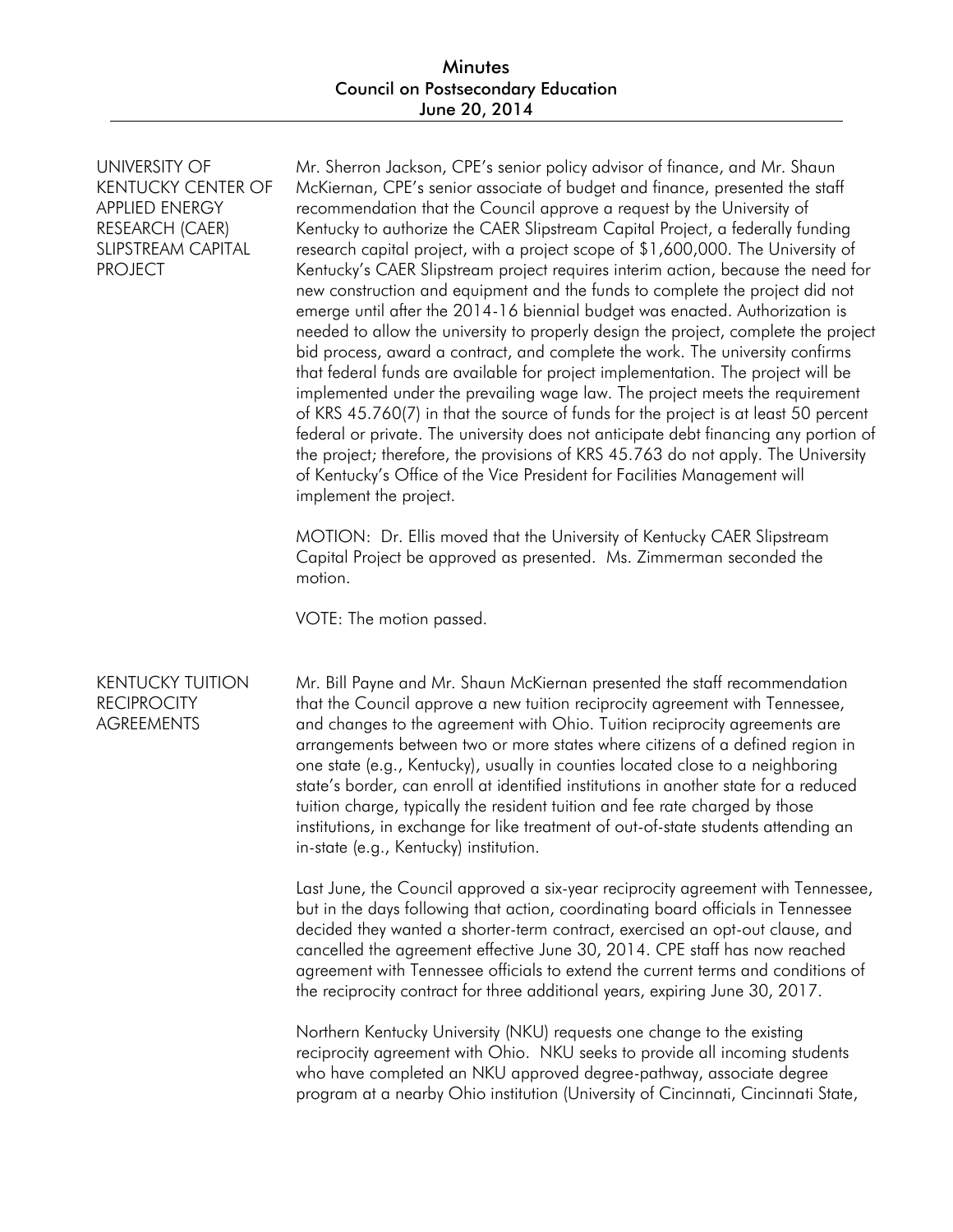|                                                                              | Clark State, or Southern State) with reciprocity status, regardless of their county of<br>residence. Officials at NKU believe that this change will affect fewer than ten<br>incoming students each year.                                                                                                                                                                                                                                                                         |
|------------------------------------------------------------------------------|-----------------------------------------------------------------------------------------------------------------------------------------------------------------------------------------------------------------------------------------------------------------------------------------------------------------------------------------------------------------------------------------------------------------------------------------------------------------------------------|
|                                                                              | MOTION: Dr. Staat moved that the Council approve the new tuition reciprocity<br>agreement with Tennessee, and changes to the reciprocity agreement with Ohio<br>as presented. Ms. Zimmerman seconded the motion.                                                                                                                                                                                                                                                                  |
|                                                                              | VOTE: The motion passed.                                                                                                                                                                                                                                                                                                                                                                                                                                                          |
| <b>NEW ACADEMIC</b><br><b>PROGRAMS</b>                                       | Dr. Paul Blankenship, CPE's senior associate of Academic Affairs, presented the<br>staff recommendation that the Council approve the following nine new academic<br>programs:                                                                                                                                                                                                                                                                                                     |
|                                                                              | Kentucky State University: Master of Arts in Interdisciplinary Behavioral Science,<br>Psychology and Law.                                                                                                                                                                                                                                                                                                                                                                         |
|                                                                              | Murray State University: Master of Science in Economic Development; and<br>Bachelor of Science in Health Information Administration.                                                                                                                                                                                                                                                                                                                                              |
|                                                                              | University of Kentucky: Master of Fine Arts in Creative Writing; Bachelor of Health<br>Studies in Public Health; Master of Science in Information Communication<br>Technology; Bachelor of Arts in Health, Society, and Populations; and Bachelor<br>of Arts in Writing, Rhetoric, and Digital Media.                                                                                                                                                                             |
|                                                                              | Western Kentucky University: Bachelor of Arts in Diversity and Community<br>Studies.                                                                                                                                                                                                                                                                                                                                                                                              |
|                                                                              | Mr. Flanagan asked whether these programs were determined to have significant<br>demand from students and employers, and/or academic need before presented<br>to the Council. Dr. Aaron Thompson, CPE's executive vice president, answered<br>that they are evaluated for those specific needs as well as long-term sustainability<br>and integrity of the program for the campus.                                                                                                |
|                                                                              | MOTION: Ms. Zimmerman moved that the Council approve the nine new<br>academic programs as presented. Ms. Moore seconded the motion.                                                                                                                                                                                                                                                                                                                                               |
|                                                                              | VOTE: The motion passed.                                                                                                                                                                                                                                                                                                                                                                                                                                                          |
| <b>COMMITTEE ON</b><br><b>EQUAL</b><br><b>OPPORTUNITIES</b><br><b>REPORT</b> | Dr. Rana Johnson, CPE's chief diversity officer, provided a report from the<br>Committee on Equal Opportunities. The report provided details regarding the<br>GMSCPP Annual Academically Proficient High School Junior and Senior Diversity<br>Conference on June 13-14, 2014; Governor's Minority Student College<br>Preparation Program Statewide Conference on June 25-26, 2014; the Kentucky<br>Latino Education Alliance (K'LEA) meeting on May 15, 2014; and information on |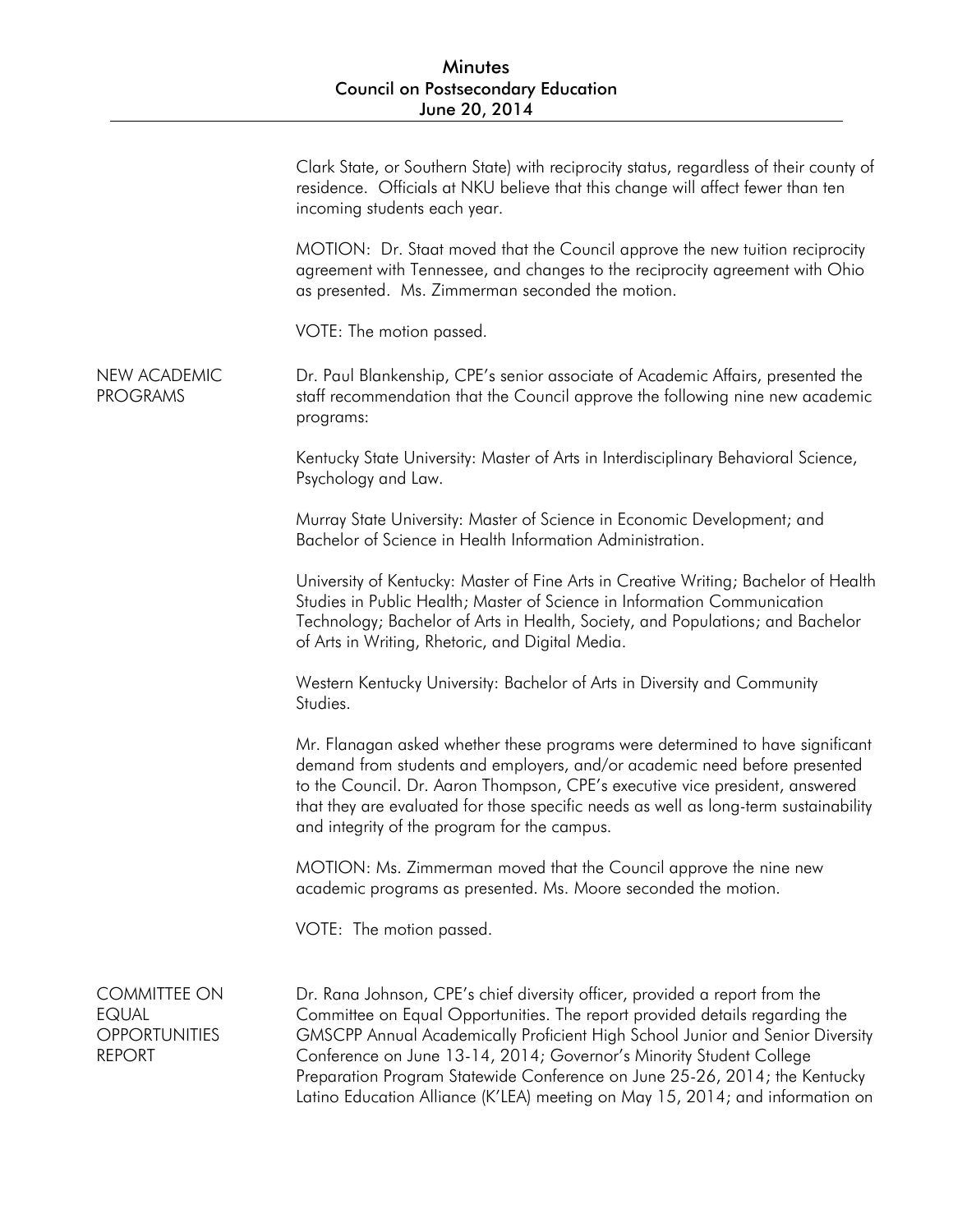|                                                                                  | the upcoming Compact for Faculty Diversity Teaching Institute to be held<br>October 30-November 2, 2014 in Atlanta, Georgia. The next CEO meeting will<br>be held on October 22, 2014. Mr. Dennis Jackson, chair of the CEO, attended<br>the GMSCPP Diversity Conference and praised the event and motivation it<br>provided for its attendees.                                                                                                                                                                                                                                                                                                                        |
|----------------------------------------------------------------------------------|------------------------------------------------------------------------------------------------------------------------------------------------------------------------------------------------------------------------------------------------------------------------------------------------------------------------------------------------------------------------------------------------------------------------------------------------------------------------------------------------------------------------------------------------------------------------------------------------------------------------------------------------------------------------|
| <b>UPDATE FROM</b><br><b>KENTUCKY STATE</b><br>UNIVERSITY, DNP<br><b>PROGRAM</b> | At its April 29, 2014, meeting, the Council passed a motion to approve a new<br>academic program at Kentucky State University - the Doctorate of Nursing<br>Practice. The program was approved by the Council upon the fulfillment of two<br>conditions:                                                                                                                                                                                                                                                                                                                                                                                                               |
|                                                                                  | That KSU collaborate with a SACS-accredited institution with an<br>1.<br>established DNP program in the development and delivery of the<br>program. KSU shall provide Council staff with a copy of the<br>Memorandum of Understanding with the collaborating institution.                                                                                                                                                                                                                                                                                                                                                                                              |
|                                                                                  | That KSU develop a holistic strategic student success plan (including<br>2.<br>goals and strategies for increasing retention and graduation rates) for<br>their undergraduates. This plan shall provide clear evidence of the<br>institution's ability to implement and sustain strategies that are formulated<br>from evidence-based practices. The plan shall also include a detailed<br>evaluation strategy that outlines how the university will use evaluation<br>results to implement corrective measures and programmatic<br>improvements.                                                                                                                      |
|                                                                                  | Dr. Aaron Thompson provided an update on the status on this effort. To meet<br>condition one, KSU has collaborated with Prairie View University in Texas to<br>implement the DNP, and a copy of the MOU was provided to CPE staff on June<br>19, 2014. To comply with condition two, the KSU president's office and CPE staff<br>have worked collaboratively to develop a holistic 2013-18 strategic agenda that<br>not only addresses current academic shortfalls, but also provides a plan to attract<br>future students that desire to become a long-term part of the campus. Council<br>members were provided with copies of this strategic agenda at their seats. |
| <b>FUNDING MODEL</b><br><b>STEERING COMMITTEE</b><br><b>UPDATE</b>               | Ms. Miller presented an update on the work for the Funding Model Steering<br>Committee and Funding Model Work Group. Since the April 29, 2014 Council<br>meeting, two meetings of the steering committee and one meeting of the Funding<br>Model Work Group have been held.                                                                                                                                                                                                                                                                                                                                                                                            |
|                                                                                  | On May 14, the group heard from David Cannon, the Ohio Board of Regents<br>vice chancellor of finance/data management, and Jack Hershey, Ohio State<br>University's associate vice-president for state relations. They presented<br>information about Ohio's funding model which was developed by President<br>Gordon Gee of Ohio State University, working with the public four-year university                                                                                                                                                                                                                                                                       |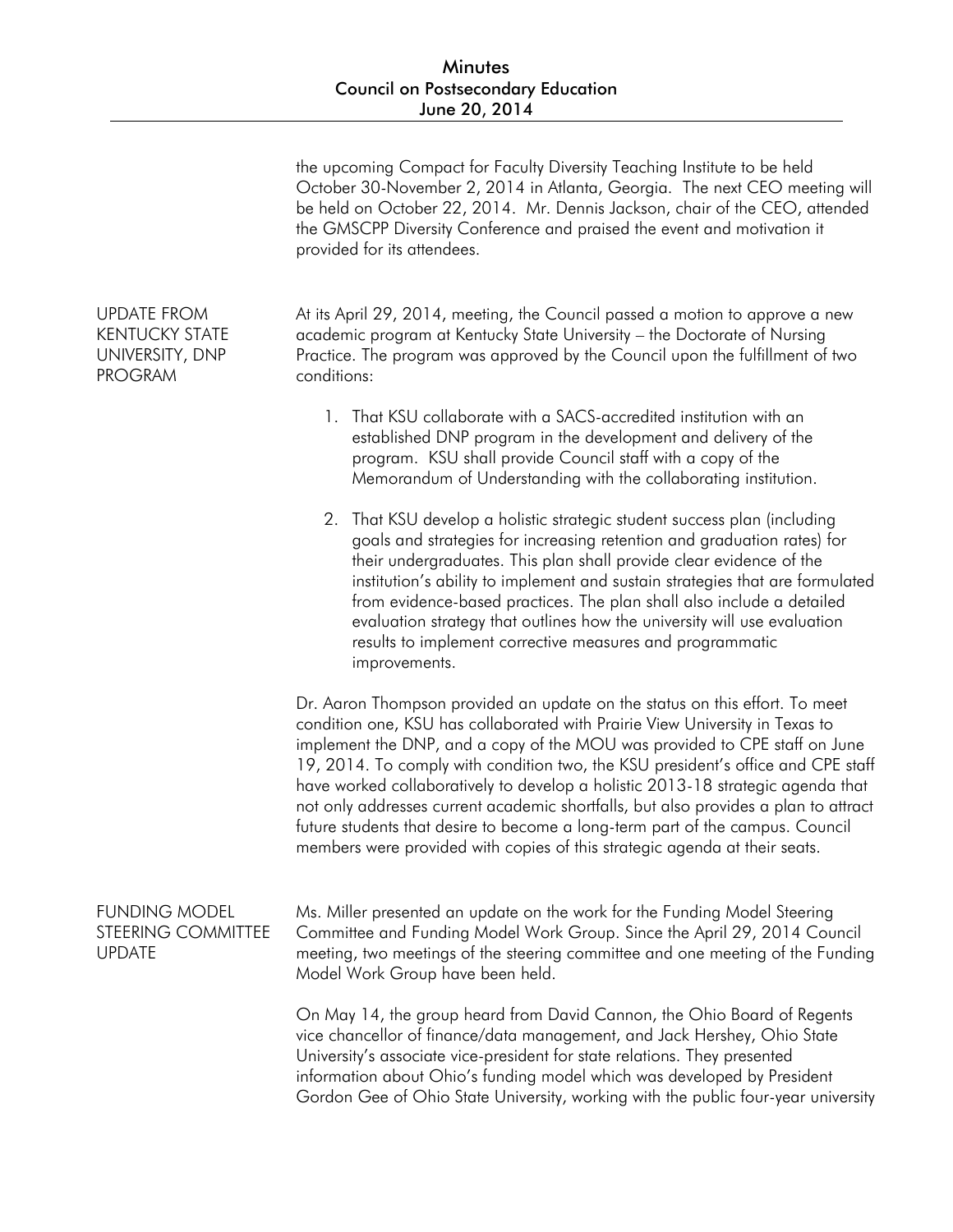presidents. The Steering Committee then initiated discussion of funding model goals and guiding principles, facilitated by Martha Snyder of HCM Strategists. At the meeting, President King announced that HCM Strategists would work with the Steering Committee to facilitate development of a new funding mechanism at no cost to the Commonwealth.

On June 4, the group heard a presentation by Dr. Hank Bounds, Mississippi's commissioner of higher education, who described his state's new funding approach. A main impetus for the new approach was to move Mississippi from a "constant percentage model" (a distribution scheme based on each institution's share of total, historical FTE student enrollment) to a mechanism that is cost- and outcomes-based. Martha Snyder from HCM Strategists was at the meeting and, along with President King, facilitated additional discussion of goals and guiding principles.

The next meeting of the steering committee is June 23, 2014, at the Council's office in Frankfort.

The Funding Model Work Group had its first meeting on May 28. A preliminary set of goals and guiding principles was developed by CPE staff based on input from Work Group members, which was later shared with Steering Committee members in advance of their June 4 meeting. The Work Group consists of three CPE staff, nine chief budget officers, three chief academic officers, three institutional research directors, and a representative from the Governor's office. The Work Group's next meeting is scheduled for June 25.

Ms. Miller stated that the participation of the committee and work group has been good, and that discussions between institutional presidents, Council members, and CPE staff have already begun regarding the beginning base calculations and the principals that will guide the funding model process. The goal of the committee and work group is to align resources with the long-term policy objectives of the state.

### **FXFCUTIVE** COMMITTEE REPORT

Ms. Miller provided a report from the Executive Committee on the 2014 CPE president evaluation. The individuals surveyed included the Governor, educational leaders of the General Assembly, institutional presidents, Council members, and senior CPE staff. Ratings ranged from 1 to 5, with 5 representing "exceptional" and 1 representing "unsatisfactory." The average rating from all five groups was 4.1, which represented an overall rating of "exceeds expectations" for President King's work during the academic year 2013-14.

Mr. King thanked the members for committing their time to the Council. He expressed his appreciation for and concern with the continuing matter of reaching the attentions of the members of the General Assembly and making sure that the needs of the CPE are articulated effectively. He also shared that he